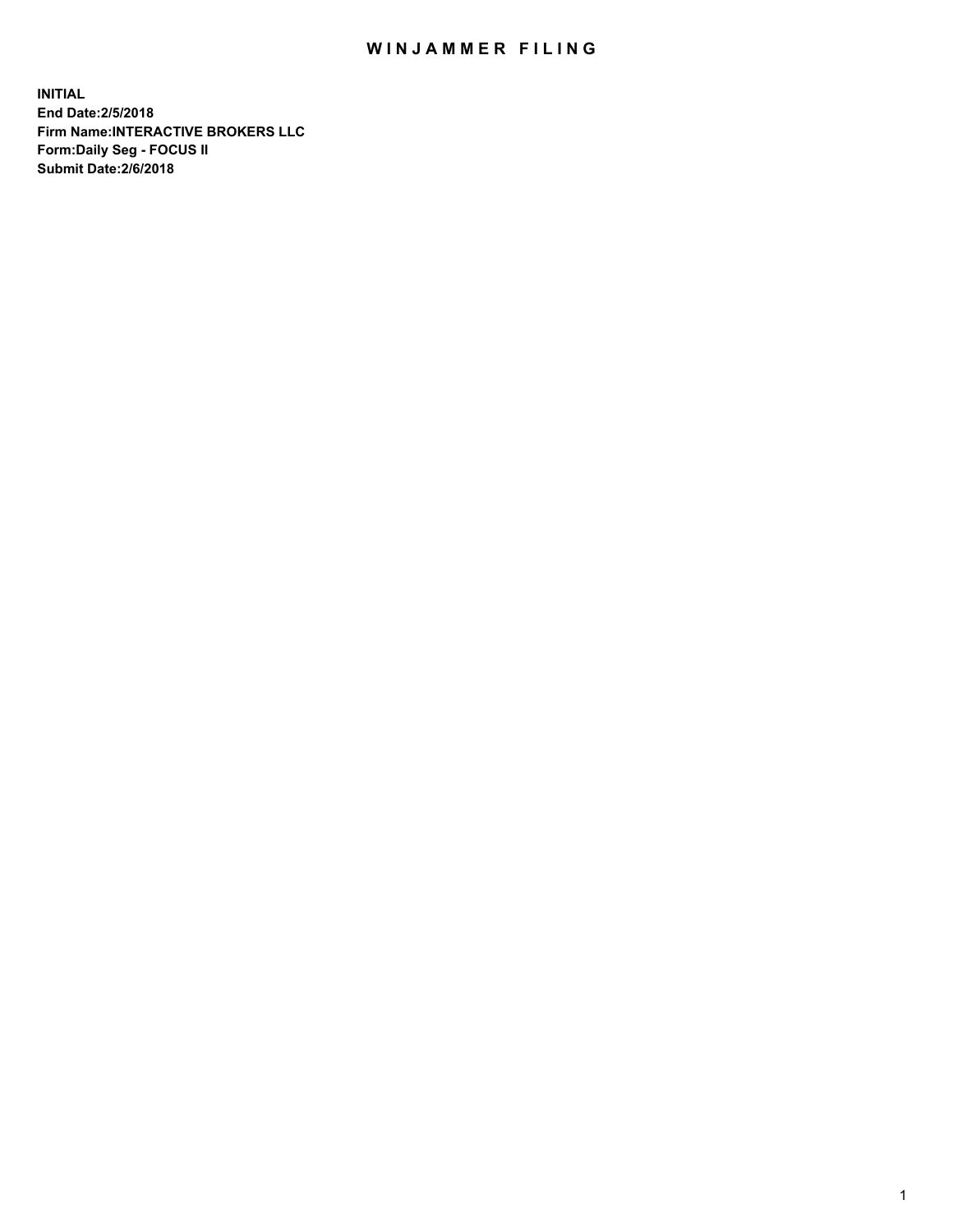## **INITIAL End Date:2/5/2018 Firm Name:INTERACTIVE BROKERS LLC Form:Daily Seg - FOCUS II Submit Date:2/6/2018 Daily Segregation - Cover Page**

| Name of Company<br><b>Contact Name</b><br><b>Contact Phone Number</b><br><b>Contact Email Address</b>                                                                                                                                                                                                                          | <b>INTERACTIVE BROKERS LLC</b><br>James Menicucci<br>203-618-8085<br>jmenicucci@interactivebrokers.c<br>om |
|--------------------------------------------------------------------------------------------------------------------------------------------------------------------------------------------------------------------------------------------------------------------------------------------------------------------------------|------------------------------------------------------------------------------------------------------------|
| FCM's Customer Segregated Funds Residual Interest Target (choose one):<br>a. Minimum dollar amount: ; or<br>b. Minimum percentage of customer segregated funds required:%; or<br>c. Dollar amount range between: and; or<br>d. Percentage range of customer segregated funds required between:% and%.                          | $\overline{\mathbf{0}}$<br>$\overline{\mathbf{0}}$<br>155,000,000 245,000,000<br>00                        |
| FCM's Customer Secured Amount Funds Residual Interest Target (choose one):<br>a. Minimum dollar amount: ; or<br>b. Minimum percentage of customer secured funds required:%; or<br>c. Dollar amount range between: and; or<br>d. Percentage range of customer secured funds required between: % and %.                          | $\overline{\mathbf{0}}$<br>0<br>80,000,000 120,000,000<br>00                                               |
| FCM's Cleared Swaps Customer Collateral Residual Interest Target (choose one):<br>a. Minimum dollar amount: ; or<br>b. Minimum percentage of cleared swaps customer collateral required:% ; or<br>c. Dollar amount range between: and; or<br>d. Percentage range of cleared swaps customer collateral required between:% and%. | $\overline{\mathbf{0}}$<br>$\underline{\mathbf{0}}$<br>0 <sub>0</sub><br>0 <sub>0</sub>                    |

Attach supporting documents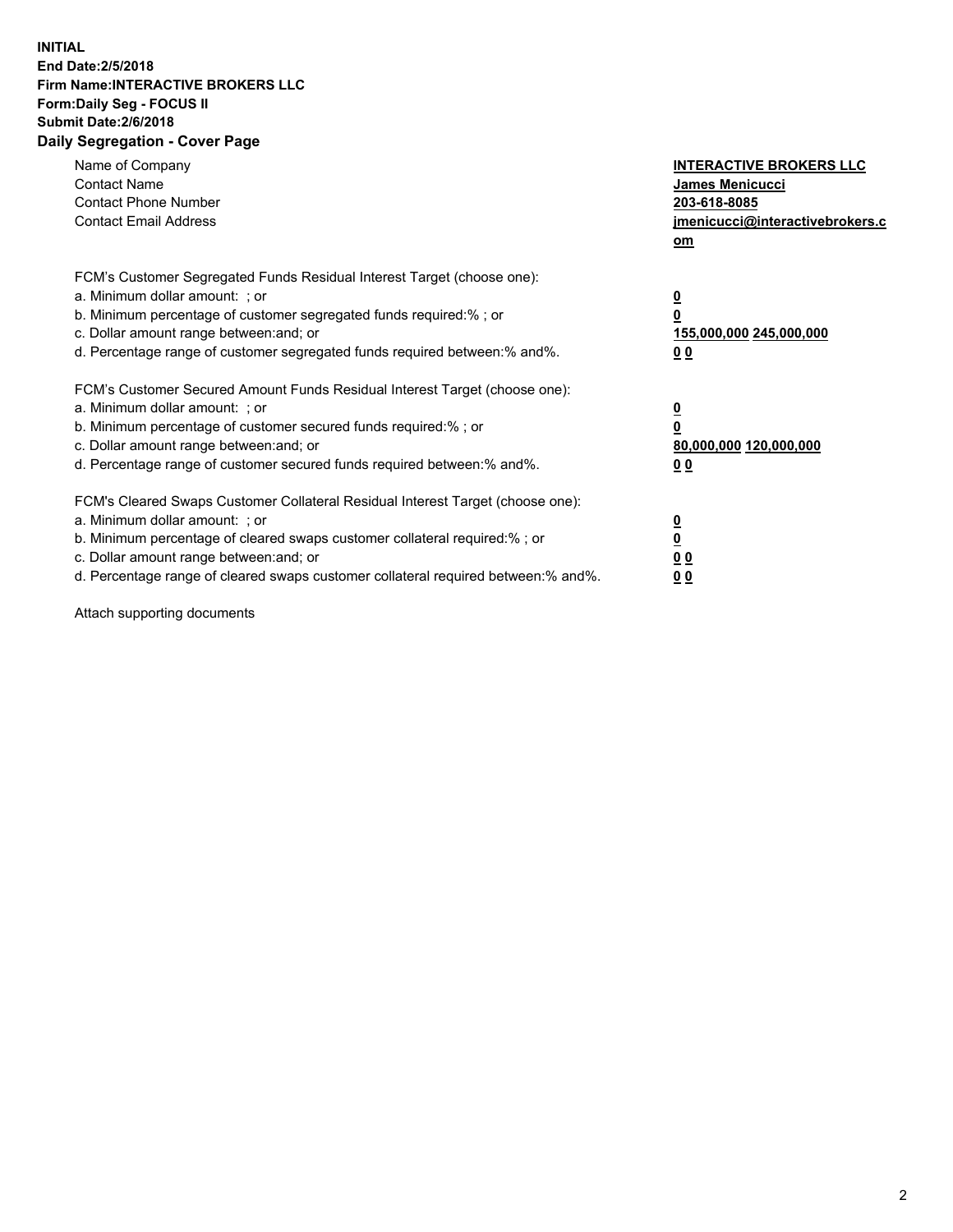## **INITIAL End Date:2/5/2018 Firm Name:INTERACTIVE BROKERS LLC Form:Daily Seg - FOCUS II Submit Date:2/6/2018 Daily Segregation - Secured Amounts**

|     | Foreign Futures and Foreign Options Secured Amounts                                         |                                          |
|-----|---------------------------------------------------------------------------------------------|------------------------------------------|
|     | Amount required to be set aside pursuant to law, rule or regulation of a foreign            | $0$ [7305]                               |
|     | government or a rule of a self-regulatory organization authorized thereunder                |                                          |
| 1.  | Net ledger balance - Foreign Futures and Foreign Option Trading - All Customers             |                                          |
|     | A. Cash                                                                                     | 535,292,071 [7315]                       |
|     | B. Securities (at market)                                                                   | $0$ [7317]                               |
| 2.  | Net unrealized profit (loss) in open futures contracts traded on a foreign board of trade   | 12,040,387 [7325]                        |
| 3.  | Exchange traded options                                                                     |                                          |
|     | a. Market value of open option contracts purchased on a foreign board of trade              | 24,044 [7335]                            |
|     | b. Market value of open contracts granted (sold) on a foreign board of trade                | -96,923 [7337]                           |
| 4.  | Net equity (deficit) (add lines 1.2. and 3.)                                                | 547,259,579 [7345]                       |
| 5.  | Account liquidating to a deficit and account with a debit balances - gross amount           | 617,778 [7351]                           |
|     | Less: amount offset by customer owned securities                                            | 0 [7352] 617,778 [7354]                  |
| 6.  | Amount required to be set aside as the secured amount - Net Liquidating Equity              | 547,877,357 [7355]                       |
|     | Method (add lines 4 and 5)                                                                  |                                          |
| 7.  | Greater of amount required to be set aside pursuant to foreign jurisdiction (above) or line | 547,877,357 [7360]                       |
|     | 6.                                                                                          |                                          |
|     | FUNDS DEPOSITED IN SEPARATE REGULATION 30.7 ACCOUNTS                                        |                                          |
| 1.  | Cash in banks                                                                               |                                          |
|     | A. Banks located in the United States                                                       |                                          |
|     |                                                                                             | 86,824,931 [7500]                        |
| 2.  | B. Other banks qualified under Regulation 30.7                                              | 0 [7520] 86,824,931 [7530]               |
|     | Securities                                                                                  |                                          |
|     | A. In safekeeping with banks located in the United States                                   | 413,280,100 [7540]                       |
|     | B. In safekeeping with other banks qualified under Regulation 30.7                          | 0 [7560] 413,280,100 [7570]              |
| 3.  | Equities with registered futures commission merchants                                       |                                          |
|     | A. Cash                                                                                     | $0$ [7580]                               |
|     | <b>B.</b> Securities                                                                        | $0$ [7590]                               |
|     | C. Unrealized gain (loss) on open futures contracts                                         | $0$ [7600]                               |
|     | D. Value of long option contracts                                                           | $0$ [7610]                               |
|     | E. Value of short option contracts                                                          | 0 [7615] 0 [7620]                        |
| 4.  | Amounts held by clearing organizations of foreign boards of trade                           |                                          |
|     | A. Cash                                                                                     | $0$ [7640]                               |
|     | <b>B.</b> Securities                                                                        | $0$ [7650]                               |
|     | C. Amount due to (from) clearing organization - daily variation                             | $0$ [7660]                               |
|     | D. Value of long option contracts                                                           | $0$ [7670]                               |
|     | E. Value of short option contracts                                                          | 0 [7675] 0 [7680]                        |
| 5.  | Amounts held by members of foreign boards of trade                                          |                                          |
|     | A. Cash                                                                                     | 205,933,420 [7700]                       |
|     | <b>B.</b> Securities                                                                        | $0$ [7710]                               |
|     | C. Unrealized gain (loss) on open futures contracts                                         | -3,230,632 <sup>[7720]</sup>             |
|     | D. Value of long option contracts                                                           | 24,044 [7730]                            |
|     | E. Value of short option contracts                                                          | <u>-96,923</u> [7735] 202,629,909 [7740] |
| 6.  | Amounts with other depositories designated by a foreign board of trade                      | $0$ [7760]                               |
| 7.  | Segregated funds on hand                                                                    | $0$ [7765]                               |
| 8.  | Total funds in separate section 30.7 accounts                                               | 702,734,940 [7770]                       |
| 9.  | Excess (deficiency) Set Aside for Secured Amount (subtract line 7 Secured Statement         | 154,857,583 [7380]                       |
|     | Page 1 from Line 8)                                                                         |                                          |
| 10. | Management Target Amount for Excess funds in separate section 30.7 accounts                 | 80,000,000 [7780]                        |
| 11. | Excess (deficiency) funds in separate 30.7 accounts over (under) Management Target          | 74,857,583 [7785]                        |
|     |                                                                                             |                                          |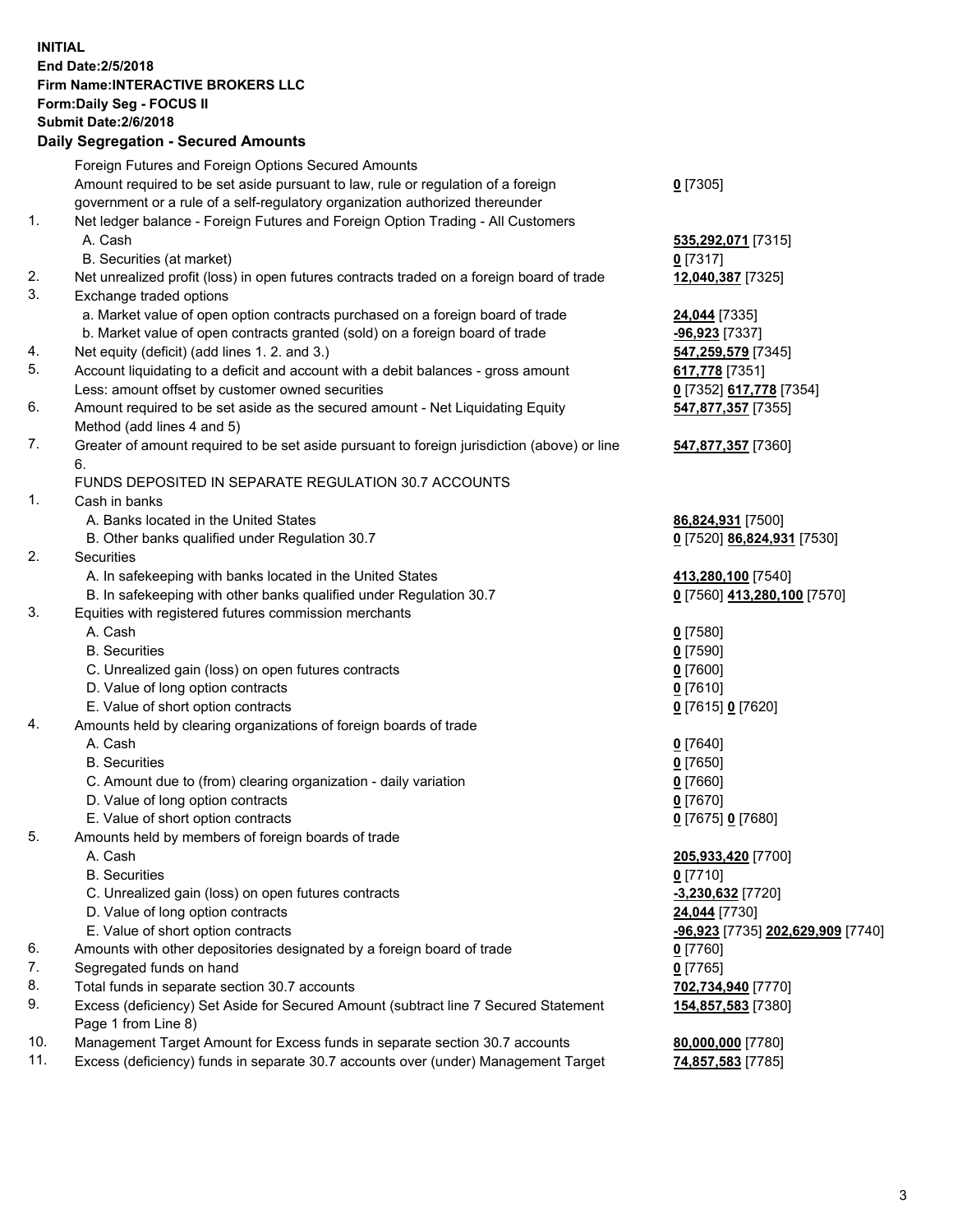**INITIAL End Date:2/5/2018 Firm Name:INTERACTIVE BROKERS LLC Form:Daily Seg - FOCUS II Submit Date:2/6/2018 Daily Segregation - Segregation Statement** SEGREGATION REQUIREMENTS(Section 4d(2) of the CEAct) 1. Net ledger balance A. Cash **4,702,200,917** [7010] B. Securities (at market) **0** [7020] 2. Net unrealized profit (loss) in open futures contracts traded on a contract market **-97,839,303** [7030] 3. Exchange traded options A. Add market value of open option contracts purchased on a contract market **607,877,326** [7032] B. Deduct market value of open option contracts granted (sold) on a contract market **-863,207,176** [7033] 4. Net equity (deficit) (add lines 1, 2 and 3) **4,349,031,764** [7040] 5. Accounts liquidating to a deficit and accounts with debit balances - gross amount **1,892,360** [7045] Less: amount offset by customer securities **0** [7047] **1,892,360** [7050] 6. Amount required to be segregated (add lines 4 and 5) **4,350,924,124** [7060] FUNDS IN SEGREGATED ACCOUNTS 7. Deposited in segregated funds bank accounts A. Cash **932,956,141** [7070] B. Securities representing investments of customers' funds (at market) **2,580,542,435** [7080] C. Securities held for particular customers or option customers in lieu of cash (at market) **0** [7090] 8. Margins on deposit with derivatives clearing organizations of contract markets A. Cash **20,970,188** [7100] B. Securities representing investments of customers' funds (at market) **1,299,208,719** [7110] C. Securities held for particular customers or option customers in lieu of cash (at market) **0** [7120] 9. Net settlement from (to) derivatives clearing organizations of contract markets **-59,560,406** [7130] 10. Exchange traded options A. Value of open long option contracts **609,531,105** [7132] B. Value of open short option contracts **-864,884,867** [7133] 11. Net equities with other FCMs A. Net liquidating equity **0** [7140] B. Securities representing investments of customers' funds (at market) **0** [7160] C. Securities held for particular customers or option customers in lieu of cash (at market) **0** [7170] 12. Segregated funds on hand **0** [7150] 13. Total amount in segregation (add lines 7 through 12) **4,518,763,315** [7180] 14. Excess (deficiency) funds in segregation (subtract line 6 from line 13) **167,839,191** [7190] 15. Management Target Amount for Excess funds in segregation **155,000,000** [7194] **12,839,191** [7198]

16. Excess (deficiency) funds in segregation over (under) Management Target Amount Excess